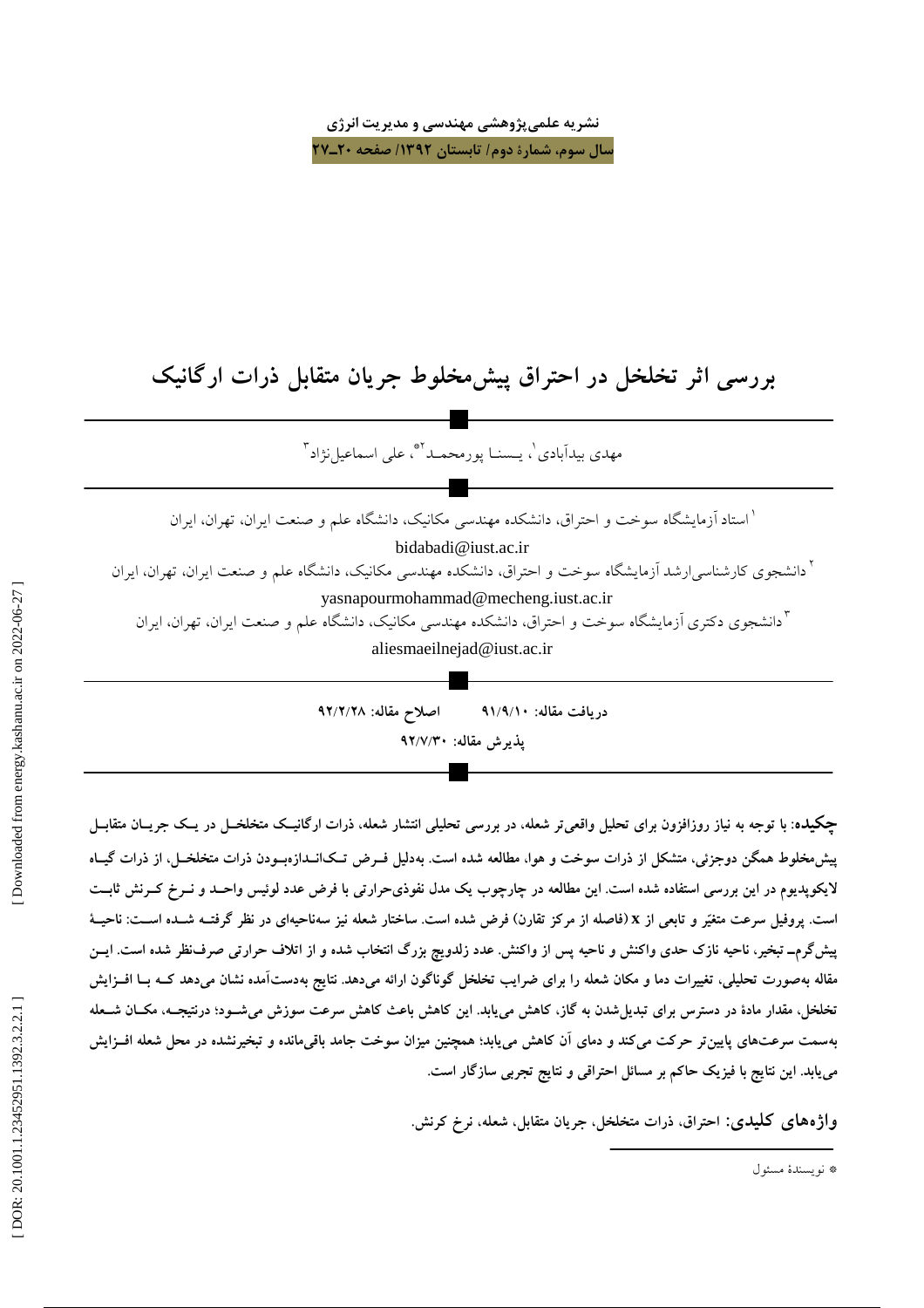#### **1.**

در دهههای اخیر، پیکربندی جریـان متقابـل بـا وســعت زیـاد بــهصــورت مطالعات تئوری، تجربی و ازمایشگاهی توسعه داده شده است که به شـکل تحقیق بر روی اثار عوامل مختلف ً فیزیکی مانند بررسی اثر کشش، پخش، تشعشع و سینتیک شیمیایی بر روی شعلهٔ واقعی است. اکسیداسـیون ذرات ارگانیک به واکنشهای همگن و ناهمگن که بر اثر انتفـال اجــزا در داخــل ذره و اطراف أن رخ مىدهـد، وابسـته اسـت. در احتـراق ذرات ارگانيـك متخلخل، واکنشهای شیمیایی و انتقالات در داخل حفرهها کــار را دشــوار میکند. فرایندهای اکسیداسیون ذرات ارگانیک در بسـیاری از گــزارش۱۰ بسیار پیچیده بیان شده است که ازانجمله میتوان به روشهای تحلیلی بــا فرضيات زياد [١و٢] و تعداد اندكى تحقيق دربارهٔ تاثيرات تخلخـل [٣ـــ۵] اشاره کرد. اکثر این تحقیقــات بــر روی نــرخ ســینتیک کلــی یــک واکــنش همگن بحث كـردهانـد كــه عموميـت نـدارد. ايــن كـار بـا درنظرگـرفتن واکنشهای داخلی و خارجی (بـر روی سـطح خــارجی) صــورت گرفتــه ا.. . - ،

مسئلهای که بسیار اهمیـت دارد، محاسـبهٔ محـدودهٔ اشـتعالپـذیری و بررسی دوبعدی لبهٔ شعلههای پیش،خلــوط در پیکربنــدی جریــان متقابــل I A7 A - \. 8a
.- B ]610 [ یکبعدی اساس کار قرار گرفته و فرض شده است که شرایط مرزی بـرای حل دوبعدي در فاصلهٔ دوردست از جريان بالادسـت و پـاييندسـت قــرار دارد [۱۰]. بلوكوين در سال ۱۹۹۶ [۱۱] انتشار شعلهٔ پیش،خلوط نــاهمگن دو فازی ذرات متخلخل، هوا و ذرات جامد خشی را بررسی کــرد. احتــراق ابرذرات یکی از پدیدههایی است که علیرغم قدمت ان، هنــوز بســیاری از جنبههایش ناشناخته و مبهم است؛ زیرا در احتراق ابرذرات، تمام جنبههــای علوم احتراقی که تاکنون بشر دربارهٔ انها مطالعه کرده است، درگیر هســتند [۱۲]؛ برای مثال، انتقال حرارت، انتقــال جــرم، جریــان دوفــازی، ســینتیک تبخيـر و همچنـين اَشــفتگي [ ١٣]. عــلاوه بـر ايــنهــا برخـي رفتارهــاي پیش بینی ناپذیر ابرذرات مانند احتراق در محیط باز، طبقهبندی این شــاخه از علم را مشکل ساخته اسـت؛ ازایـــنرو، تحقیـــق بــر روی مســائل مختلــف احتراقي، سبب نزديكشدن به شــعلهاي واقعــيتـر خواهــد شــد. پــژوهش حاضر مقدمهای برای حرکت بهسمت شعلهای حقیقـی در احتــراق ذرات، بهخصوص برای یافتن اثر پخش و نرخ کرنش در احتــراق جریــان متقابــل ذرات متخلخل ارگانیک خواهد بود.

## **٢**. معرفی مدل

در این پژوهش، احتراق ذرات ارگانیک (گیاه لایکوپدیوم<sup>'</sup>) در جریــان متقابل که در شکل (۱) نشان داده شده، بررسی میشود. همانگونه که

در شکل (۱) مشاهده میشود، پیکربندی درنظرگرفتهشده برای بررسی، شامل جفتشعلهٔ مسطح است. معمولاً در جریــان متقابــل گازهــا و در حالت أرام، سرعت جريان بهصورت  $v=(ax,-ay)$  فرض مىشود  $a\in\mathbb{N}$  نرخ کرنش دارای بعد است؛ اما برای احتراق ذرات بــا توجــه  $a$  [۱۰] به تغییر متغیّر موجود در معادلهٔ (۶) نیاز به معادلهای جامعتر است کــه درادامه به آن اشاره میشود. تخلخل یکی از خصوصیات ماده است که با ٤ نمایش داده میشود و نسبت فضای حفرهای یک مـاده بــه فضــای كلى أن است.

**بررسی اثر تخلخل در احتراق پیشمخلوط جریان متقابل ذرات ارگانیک 21**

در علم احتراق، خواص فيزيكي و شـيميايي لايكوپــديوم همــواره مورد توجه دانشمندان بوده است. یکــی از مهــمتــرین خــواص ذرات لایکوپدیوم که درواقع وجه تمایز ان با سایر سوختهای جامد است، خاصیت تکاندازهبودن آن است. با توجه به اینکه در اکثر مدلسازیها برای سادهسازی مدل، فرض تکاندازهبودن ذرات لحاظ میگردد و بــه این دلیل که بازهٔ تغییرات قطر ذرات لایکوپدیوم بسیار کوچک اسـت، مدل احتراقی مربوط به ذرات لایکوپدیوم در این مورد، دور از واقعیت نبوده و نتایج نزدیکتری به دادههای تجربی را بههمراه خواهد داشت. در این مقاله، مدل احتراق جریان متقابــل بــرای ذرات متخلخــل گیــاه لايكوپديوم بهكار برده شده است.



ساختار شعلههای پیش.خلوط در سیستمهای احتراقی بسـیار اهمیـت دارد. در این تحلیل، سوخت به شـکل ذرات ســوخت فــرار توزیــع شــده بهصورت يكنواخت در يک مخلوط با گاز اكسيدكننده فرض شـده اســت. مفروض است که ذرات سوخت در ابتدا تبخیر میشوند تا سوخت گــازی با ساختار شیمیایی مشخص را تولید کنند. انها متعاقبا در فاز گازی اکسـید میشوند. تحلیل در ناحیهٔ واکنش با استفاده از روش تقریبی<sup>۲</sup> است و مقدار عدد زلدويچ " بر پايهٔ اكسايش فاز گازى زياد مىباشد [۱۴]. فرض شده كه ساختار شعله شامل یک ناحیهٔ پیشگرمایش تبخیری که در ان نرخ واکنش

 $\overline{\phantom{a}}$ 

<sup>2.</sup> Asymptotic

<sup>3.</sup> Zeldovich

<sup>1.</sup> Lycopodium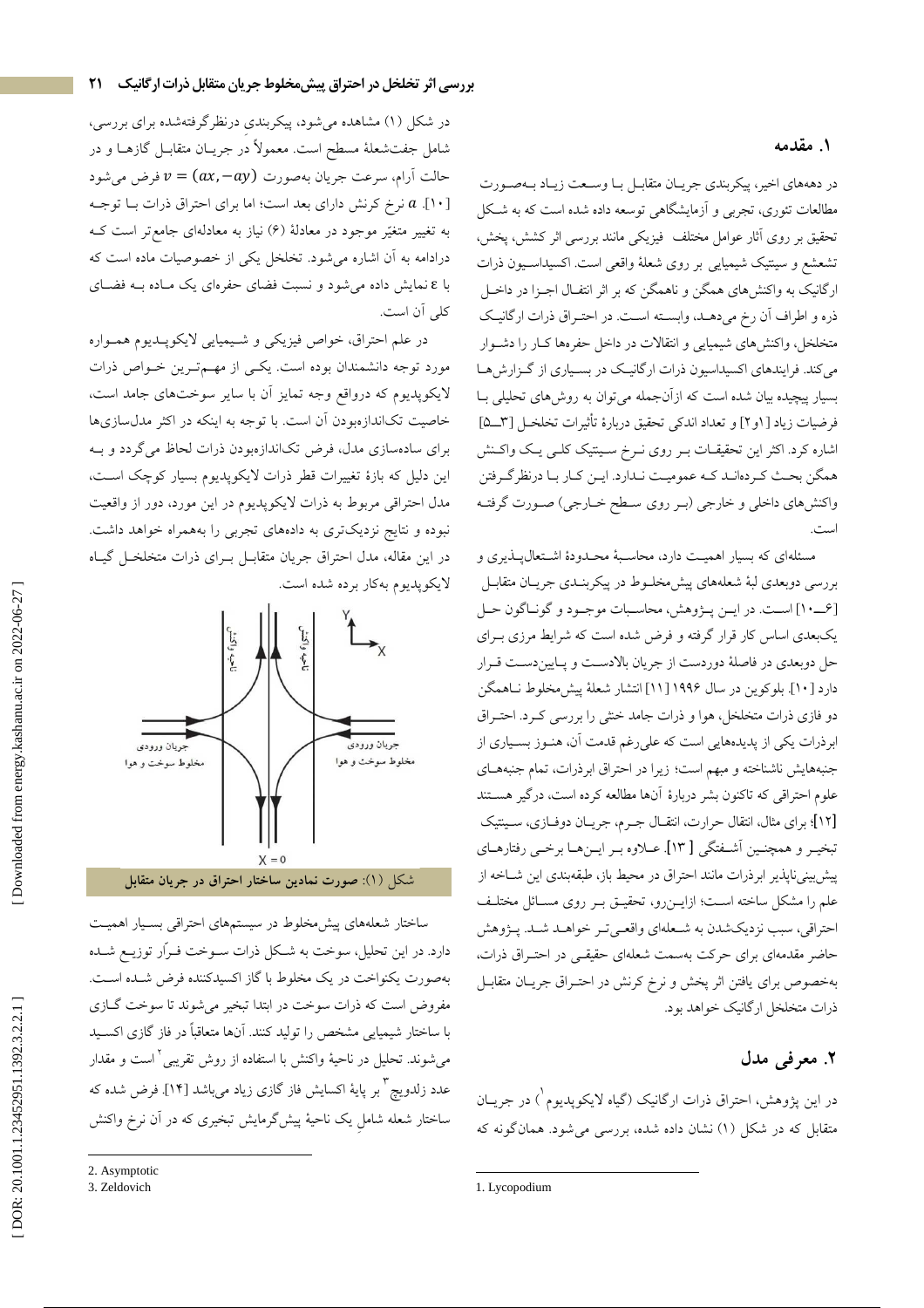#### نشریه علمیپژوهشی مهندسی و مدیریت انرژی

شیمیایی فاز گازی کوچک است، یک ناحیهٔ واکنش که در آن جابهجـایی و نرخ تبخیر ذرات سوخت اندک است و همچنین یک ناحیـهٔ جابـهجـایی است که در آن، عبارت پخش در معادلات بقا کوچک میباشد. نحـوهٔ ایــن تقسیم بندی در شکل (۲) نشان داده شده است.



مدل مورد بررسی در حالت پایا و یکبعدی و بهصورت شعله تخت انتشاریافته در مخلوط یکنواخت ذرات سوخت فراّر درون هــوا مــی باشــد. مقدار اولیهٔ چگالی ذرات،  $n_u$  (تعداد ذرات در واحد حجم) و شعاع اولیه، ومعلوم فرض شدهاند. از همهٔ نیروهای خــارجی، ماننــد آثــار گــرانش و  $\, r_{\!u} \,$ غیره، چشمپوشی شده است. از پخش در اثـر گرادیــان فشــار صــرف:ظـر شده، اثر سورت و دوفور<sup>ا</sup> نادیده گرفته شده و همچنین از اثر تشعشع نیـز صرف نظر شده است. فراينـد واكـنش بـهصـورت يـك واكـنش كلـي تکمرحلهای درنظر گرفته شده است:

$$
\vartheta_F[F] + \vartheta_{O_2}[O_2] \to \vartheta_{prod}[P] \tag{1}
$$

علامتهاي $O_2$  و $O_2$  بـهترتيـب نشـاندهنـدۀ سـوخت، اكسـيژن و فرآوردهها و کمّیات  $\vartheta_{o_2} \vartheta_{F}$  و  $\vartheta_{prod}$ ضرایب استوکیومتری نسبی آنها هستند [۱۵].

# ۳. معادلات حاکم

با توجه به تعاريف تخلخل، ضـريب تخلخـل بـهصـورت زيـر تعريـف مے شود [۱۲]:

$$
\varepsilon = \frac{1}{\sqrt{1 - \left(\frac{1}{\sqrt{1 - \left(\frac{1}{\sqrt{1 - \left(\frac{1}{\sqrt{1 - \left(\frac{1}{\sqrt{1 - \left(\frac{1}{\sqrt{1 - \left(\frac{1}{\sqrt{1 - \left(\frac{1}{\sqrt{1 - \left(\frac{1}{\sqrt{1 - \left(\frac{1}{\sqrt{1 - \left(\frac{1}{\sqrt{1 - \left(\frac{1}{\sqrt{1 - \left(\frac{1}{\sqrt{1 - \left(\frac{1}{\sqrt{1 - \left(\frac{1}{\sqrt{1 - \left(\frac{1}{\sqrt{1 - \left(\frac{1}{\sqrt{1 - \left(\frac{1}{\sqrt{1 - \left(\frac{1}{\sqrt{1 - \left(\frac{1}{\sqrt{1 - \left(\frac{1}{\sqrt{1 - \left(\frac{1}{\sqrt{1 - \left(\frac{1}{\sqrt{1 - \left(\frac{1}{\sqrt{1 - \left(\frac{1}{\sqrt{1 - \left(\frac{1}{\sqrt{1 - \left(\frac{1}{\sqrt{1 - \left(\frac{1}{\sqrt{1 - \left(1\right)}\left(\frac{1}{\sqrt{1 - \left(1 + \left(1\right)\left(1\right)\left(1\right)\left(1\right)\left(1\right)\left(1\right)\left(1\right)\left(1\right)\left(1\right)\left(1\right)\left(1\right)\left(1\right)\left(1\right)\left(1\right)\left(1\right)\left(1\right)\left(1\right)\left(1\right)\left(1\right)\left(1\right)\left(1\right)\left(1\right)\left(1\right)\left(1\right)\left(1\right)\left(1\right)\left(1\right)\left(1\right)\left(1\right)\left(1\right)\left(1\right)\left(1\right)\left(1\right)\left(1\right)\left(1\right)\left(1\right)\left(1\right)\left(1\right)\left(1\right)\left(1\right)\left(1\right)\left(1\right)\left(1\right)\left(1\right)\left(1\right)\left(1\right)\left(1\right)\left(1\right)\right(1\right)\left(1\right)\left(1\right)\left(1\right)\left(1\right)\left(1\right)\left(1\right)\left(1\right)\left(1\right)\left(1\right)\left(1\right)\left(1\right)\left(1\right)\left(1\right)\left(1\right)\left(1\right)\left(1\right)\left(1\right)\
$$

$$
\varepsilon = \frac{V_{void}}{V_{total}}
$$
 (\*)

و همچنین با تعریف تخلخل ظاهری خواهیم داشت:

$$
e = \frac{V_{void}}{V} \tag{4}
$$

درنتیجه، میتوان تخلخل را در حالت کلی بهصورت زیر تعریف کرد:  
\n
$$
\varepsilon = \frac{V_{void}}{V + V_{void}} = \frac{e}{1 + e}
$$

با استفاده از تعریف نرخ کرنش [19]  
\n
$$
2a = -\frac{1}{\rho} \frac{d(\rho v)}{d\dot{x}}
$$
  
\n $\dot{x}$  به انکه متغیر غیروابسته  $x$  نسبت به مختصات فضایی  $\dot{x}$  به صورت زیر تعریف میشود:

x = 
$$
\int_0 \frac{P}{\rho_u} d\acute{x}
$$
 (v)  
و با فرض يکبعلدى بودن جريان و همچنين ثبت درنظرگرفتن نرخ  
کرنش و با استفاده از معادلات (۵) و (۶) و با ترکیب آن دو، مدل زير  
برای سرعت جريان متقابل ذرات ارائه میشود:

 $-2\rho_u$ ax =  $\rho v$ 

با توجه به آنکه هدایت گرمایی مخلوط، متناسب با دما و ضـریب پخش متناسب با مجذور دما است و میدان سرعت نیز تابعی از مکان است، معادلات بقای انرژی و سوخت گازی را می توان بهدست آورد:

 $(\wedge)$ 

$$
-2\rho_u a x C \frac{dT}{dx} = \lambda_u \frac{d^2 T}{dx^2} + w_F \frac{\rho_u}{\rho} Q - w_v \frac{\rho_u}{\rho} Q_v \tag{4}
$$

$$
-2\rho_u ax \frac{dY_F}{dx} = \rho_u D_u \frac{d^2Y_F}{dx^2} - W_F \frac{\rho_u}{\rho} + W_v \frac{\rho_u}{\rho}
$$
 (1)

در معـادلات فـوق، عبـارات اول و دوم موجـود در سـمت چـب بهترتيب نشاندهندهٔ نقش جابهجايي و پخش در انتقال گرما و جـرم و سایر عبارات نیز نشاندهندهٔ میزان تولید حرارت و جرم در اثر احتراق و تبخیر هستند. معادلهٔ حالت (برای گاز ایدهال) با فـرض ثابـتبـودن فشار در طول جريان، بهصورت زير تعريف مي شود:  $\rho T = const$  $(11)$ 

ناحیهٔ نازک واکنش در  $x^* = x^*$  فرض شده است. در معادلات فــوق، نشاندهندهٔ چگالی، v نشاندهندهٔ سرعت جريان،  $Y_F$  نشاندهندهٔ كسـر  $\rho$ جرمی سوخت و  $W_F$ نشاندهندهٔ نرخ واکنش اسـت کـه واحـد اَن جـرم سوخت گازي در حجم واحد و واحد زمان است.

$$
C = C_P + \frac{4\pi r^3 C_s \rho_s n_s}{3\rho (1 - \varepsilon)}
$$
\n(17)

معادلهٔ بقای کسر جرمی ذرات،  $Y_s$ ، بــا صــرفنظـر از اثــر یخــش استخراج مي شود:

$$
-2\rho_u ax \frac{dY_s}{dx} = -w_v \frac{\rho_u}{\rho} \tag{17}
$$

شرایط مرزی معادلات (۸) و (۱۲) و (۱۲) بەصورت زیر است:  
\n
$$
\begin{cases}\n x = -\infty \ \rightarrow \ Y_F = 0 \ , T = T_u \ , Y_s = Y_{Fu} \\
x = 0 \quad \rightarrow \quad Y_F = finite \ , T = T_b\n \end{cases}
$$
\n(۱۴)  
\n
$$
\begin{cases}\n Y_{F1} = finite \ , T = T_b \\
Y_{F2} = true \ , \ Y_{F3} = true \ , \ Y_{F4} = true \end{cases}
$$

افزایش T افزایش مییابد، میتوان انتظار این پدیـده را نزدیـک ناحیـهٔ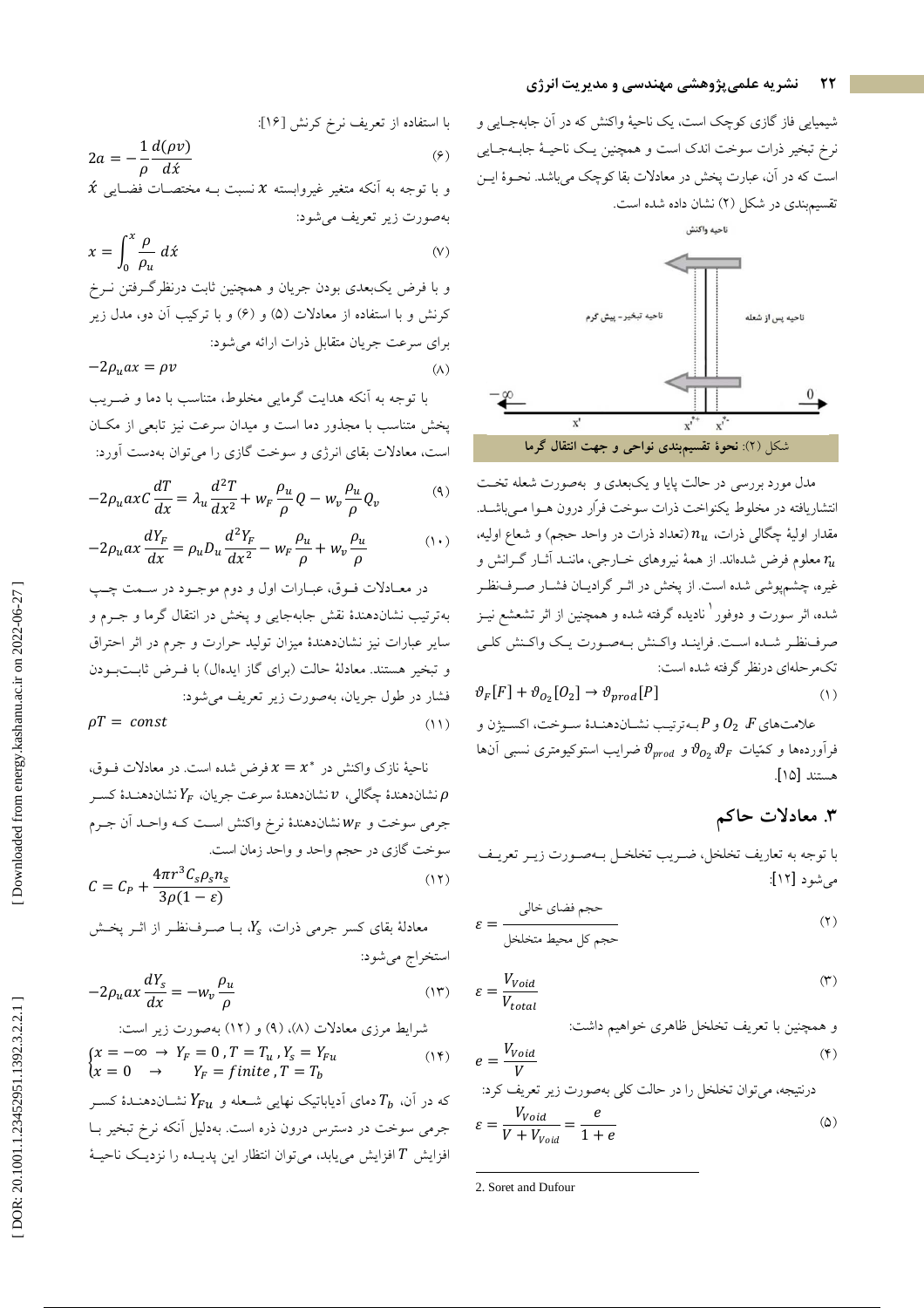بررسی اثر تخلخل در احتراق پیش مخلوط جریان متقابل ذرات ارگانیک ۲۳

$$
z \to 0 \quad \begin{cases} \theta = \theta_b = \frac{T_b - T_u}{T_f - T_u} \\ y_f = finite \end{cases}
$$
  

$$
z \to -\infty \quad \begin{cases} \theta = 0 \\ y_f = 0 \\ y_s = \alpha = \frac{Y_{Fu}}{Y_{Fc}} \end{cases}
$$
 (7A)

# ۵. حل معادلات بيبعد

در این تحلیل، کمّیت q که نشاندهندهٔ نـرخ گرمـای لازم بـرای تبخیـر ذرات سوخت است، بهنسبت گرمای آزادشده در شعله، بسـیار کوچـک فرض شده است (9  $q \simeq 0$ ). اگر  $\theta^0$  نشـاندهنـدهٔ دمـاي بـيبعـد بـراي باشد، پس میتوان معادلات بقا را بهصورت زیر بازنویسی کرد:  $q=0$  $100 - 1200$ 

$$
-2z \frac{d\theta^{\circ}}{dz} = \frac{d^2\theta^{\circ}}{dz^2} + \omega \frac{\rho_u}{\rho}
$$
  
\n
$$
-2z \frac{dy_F}{dz} = \frac{d^2y_F}{dz^2} - \omega \frac{\rho_u}{\rho} + \gamma \theta^{0} y_s^{2/3}
$$
  
\n
$$
2z \frac{dy_s}{dz} = -\gamma y_s^{2/3} \theta^{0} \qquad (14)
$$
  
\n
$$
2z \frac{dy_s}{dz} = -\gamma y_s^{2/3} \theta^{0} \qquad (15)
$$
  
\n
$$
\Rightarrow \qquad \sqrt{7} = 0(1)) \qquad \text{where } \alpha \in \mathbb{Z} \text{ and } \beta \text{ is the same as } \alpha \in \mathbb{Z} \text{ and } \beta \text{ is the same as } \alpha \in \mathbb{Z} \text{ and } \beta \text{ is the same as } \alpha \in \mathbb{Z} \text{ and } \beta \text{ is the same as } \alpha \in \mathbb{Z} \text{ and } \beta \text{ is the same as } \alpha \in \mathbb{Z} \text{ and } \beta \text{ is the same as } \alpha \in \mathbb{Z} \text{ and } \beta \text{ is the same as } \alpha \in \mathbb{Z} \text{ and } \beta \text{ is the same as } \alpha \in \mathbb{Z} \text{ and } \beta \text{ is the same as } \alpha \in \mathbb{Z} \text{ and } \beta \text{ is the same as } \alpha \in \mathbb{Z} \text{ and } \beta \text{ is the same as } \alpha \in \mathbb{Z} \text{ and } \beta \text{ is the same as } \alpha \in \mathbb{Z} \text{ and } \beta \text{ is the same as } \alpha \in \mathbb{Z} \text{ and } \beta \text{ is the same as } \alpha \in \mathbb{Z} \text{ and } \beta \text{ is the same as } \alpha \in \mathbb{Z} \text{ and } \beta \text{ is the same as } \alpha \in \mathbb{Z} \text{ and } \beta \text{ is the same as } \alpha \in \mathbb{Z} \text{ and } \beta \text{ is the same as } \alpha \in \mathbb{Z} \text{ and } \beta \text{ is the same as } \alpha \in \mathbb{Z} \text{ and } \beta \text{ is the same as } \beta \text{ is the same as } \beta \text{ is the same as } \beta \text{ is the same
$$

وقتی عدد زلدویچ بهسمت بینهایت میـل کنــد (∞ → Ze)، از واکـنش شیمیایی بین سوخت گـازی و اکسـیدکننده در ایـن ناحیـه (\*Z < Z)، چشمپوشی میشود ( $\omega=0$ ). \*Z محل تشکیل شعله اسـت؛ بنـابراین، معادلهٔ اول در معادلات (۲۸) در ناحیهٔ پیش گرمایش بهصورت زیر است:  $dA^0$   $d^2A^0$  $(\tau \cdot)$ 

$$
-2z\frac{dv}{dz} = \frac{dv}{dz^2}
$$

با توجه به اینکه 
$$
T_f
$$
 دمای شعله در ناحیهٔ واکنش است، شرایط  
مرزی بهصورت زیر بازنویسی میشود:  
{ $\theta^0 = 1$  at  $z = z^*$   
{ $\theta^0 = 0$  at  $z \to -\infty$   
با حل معادلهٔ (۲۹) و اعمال شرایط مرزی (۳۰)، معادلهٔ توزیع دما  
در ناحیهٔ پیش گرمایش بهدست خواهد آمل:

$$
\theta^0 = \frac{erf(z) + 1}{erf(z^*) + 1} \tag{77}
$$

معادلة (٣١) در سومين معادله از معـادلات (٢٨) قـرار داده مـ شـود؛

$$
\int y_s^{-2/3} dy_s
$$
\n
$$
= \frac{\gamma}{2(erf(z^*)+1)^n} \int \frac{(erf(z)+1)^n}{z} dz
$$
\n
$$
(rr)
$$

واکنش داشت؛ بنابراین، برای 1 × 
$$
T_f - T_u/T_u
$$
 کرخ تبخیر را  
میتوان متناسب با  $(T - T_u)^n$  درنظر گرفت [۱۷]:  

$$
w_v = An_s 4\pi r^2 (T - T_u)^n f(\varepsilon)
$$

$$
Q = \frac{C(T_f - T_u)}{Y_{Fc}}\tag{19}
$$

$$
f(\varepsilon) = 1 - \varepsilon \tag{iv}
$$

# ۴. بىبعدسازى معادلات حاكم

برای بیبعدسازی معادلات حاکم از کمیتهای بیبعد دما، مکان و کسر جرمی که در رابطهٔ (۱۷) تعریف شـدهانـد و سـایر کمّیـات بـیبعـد استفاده می شود:

$$
\theta = \frac{T - T_u}{T_f - T_u} z = \sqrt{\frac{\rho_u a c}{\lambda_u}} x, \ y_F = \frac{Y_F}{Y_{Fc}}, y_s = \frac{Y_s}{Y_{Fc}}, \tag{1A}
$$

$$
\omega = \frac{W_F}{\rho_u a Y_{Fc}}\tag{14}
$$

$$
\gamma = \frac{4.836 A n_u^{1/3} (T_f - T_u)^n}{\rho_u^{1/3} a Y_{Fc}^{1/3} \rho_s^{2/3}} f(\varepsilon)
$$
\n
$$
(7 \cdot)
$$

$$
q = \frac{Q_v}{Q} \tag{11}
$$

$$
y_s = \frac{4\pi r^3 n_s \rho_s}{3\rho Y_{Fc}}\tag{11}
$$

$$
Le = \frac{\lambda}{\rho CD} \tag{YY}
$$

 $q$  در معادلات فوق،  $\omega$ ، نرخ واکنش بـیبعــد،  $\gamma$ ، نــرخ تبخیــر بــیبعــد،  $q$ ، نسبت گرمای لازم برای تبخیر سوخت بـه گرمـای واكـنش و Le عـدد لـوئيس  $Y_{\rm s}$  است. شایان ذکر اسـت کـه رابطـهٔ (۲۱) تعریفـی بـرای تعیـین مقـدار براساس خواص ذرات است. با جایگذاری عبارت دمـای بـیبعـد در معادلـهٔ (١۴)، رابطة (٢٣) بهدست مي آيد:

$$
w_v = A n_s 4 \pi r^2 \theta^n (T_f - T_u)^n f(\varepsilon)
$$
\n<sup>(\Upsilon \Upsilon)</sup>

با بی بعدسازی معادلات حاکم و فرض  $\bm{l} e = \bm{l}$ ، معــادلات زیــر

$$
-2z\frac{d\theta}{dz} = \frac{d^2\theta}{dz^2} + \omega\frac{\rho_u}{\rho} - y_s^{2/3}\gamma\theta^n q
$$
 (10)

$$
-2z\frac{dy_F}{dz} = \frac{d^2y_F}{dz^2} - \omega\frac{\rho_u}{\rho} + \gamma\theta^n y_s^{2/3}
$$
 (19)

$$
2z\frac{dy_s}{dz} = \gamma y_s^{2/3}\theta^n \tag{7V}
$$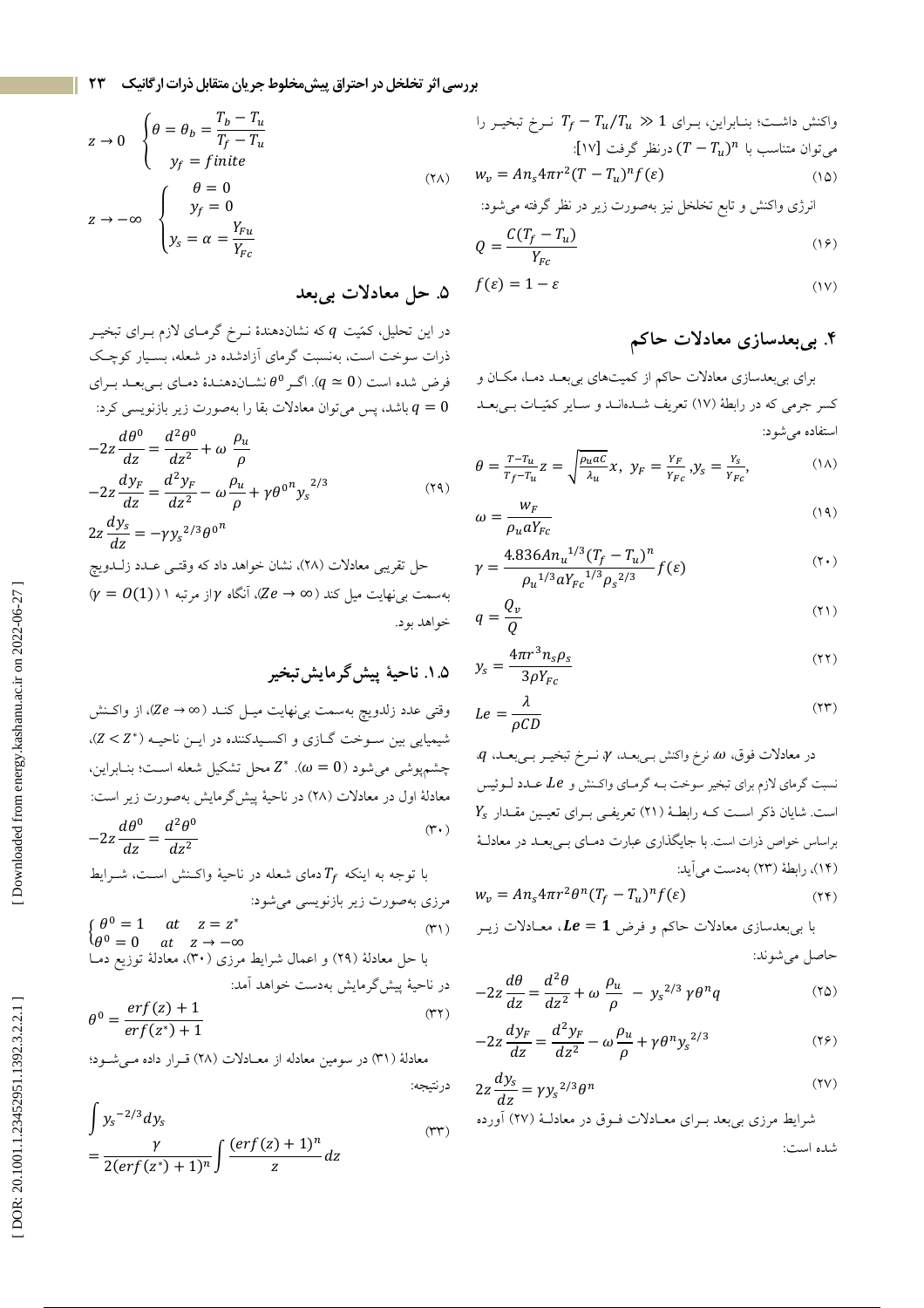حاصل میشود که با فرض توان 1.33 = n [۱۴]، عبارت درون انتگـرال برحسب Z را میتوان با دقت بیش از ۹۵٪ با یک تابعنمایی بـر پایـهٔ عـدد نپر (e\*) تخمین زد و سپس با توجه بـه شـرایط مـرزی زیـر بـه حـل آن ير داخت:

$$
y_s = \alpha = \frac{Y_{Fu}}{Y_{Fc}}
$$
\n
$$
y_s = \alpha = \frac{Y_{Fu}}{Y_{Fc}}
$$
\n
$$
y_s = \alpha = \frac{1}{2\pi\epsilon_0} \left(1 + \frac{1}{2}\right)
$$
\n
$$
y_s = \alpha = \frac{1}{2\epsilon_0} \left(1 + \frac{1}{2}\right)
$$
\n
$$
y_s = \alpha = \frac{1}{2\epsilon_0} \left(1 + \frac{1}{2}\right)
$$

$$
y_s = -\beta (1.8e^{32} + 1.15e^{23.62} - \alpha^3)^3 \text{ at } z \qquad (\text{rr})
$$
  
 
$$
\leq z^*
$$

$$
\beta = \frac{r}{6(erf(z^*)+1)^{1.33}}\tag{4.6}
$$

با قرار دادن معادلات (٣١) و (٣٣) درون دومين معادله از معادلات (۲۸) می توان به حل آن پرداخت:

$$
2z\frac{dy_F}{dz} = \frac{-\gamma}{2(erf(z^*)+1)^n} \left( \left[ (erf(z)+1)^{1.33} \right] \times \qquad (r\gamma) \right)
$$

$$
\left[ \beta^2 (1.8e^{5z}+1.15e^{25.6z}) - \alpha^{\frac{1}{3}} \right]^2
$$

$$
\Rightarrow \text{d}y_F = y_F \quad at \quad z = -\infty \qquad (r\gamma)
$$

$$
y_F = y_{Ff} \quad at \quad z = z^*
$$

و تبخيــر

که در آن، **E** کمیتی کوچک است و بسط داده میشود. از معادلات (۲۸) و با اعمال معادلهٔ (٣٧)، با توجه به اینکـه عبـارت پخـش از مرتبـهای پـایین است، برای ناحیهٔ  $z = z^{*+1}$  داریم:

$$
\frac{d\theta^0}{d\zeta} = O(\epsilon^2) \tag{74}
$$

$$
\frac{d\theta^0}{dz} = O(\epsilon) \tag{4.1}
$$

$$
\frac{dy_F}{dz} = O(\epsilon) \tag{(*)}
$$

شايان ذكر است كه +\*Z، فاصلهٔ بين ناحيهٔ جابهجاي<sub>ی</sub> و واكنش است.

### ٣.۵. ناحيهٔ واکنش

در ناحیهٔ واکنش فرض میشود که عبارتهای جابهجایی و تبخیر نسبت به عبارتهای پخش و واکنش کوچکانـد. بـهدليـل اينکـه در تحليـل

محدوديتهاي ابتدايي، سوخت در ناحية واكنش، محدودكننـدة واكـنش خواهد بود و اکسیژن کافی در دسترس است، نرخ واکنش  $w_F$  ظاهرشده در معادلات (٨) و (٩) را ميتوان بهصورت زير نوشت [١٥]:  $W_F = v_F W_F k C_F$  $(YY)$ که در آن،  $\rm C_{F}$  و  $\rm w_{\it F}$  بهترتیب غلظت مـولی و وزن ملکـولی سـوخت هستند. با تعریف کمّیات زیر:  $z - z^* = \epsilon n$  $(\mathbf{y}, \mathbf{y})$ 

$$
y_F = \epsilon (b + y) \tag{5.1}
$$

$$
\theta^0 = 1 - \epsilon t \tag{6}
$$

$$
b = \frac{y_F}{\epsilon} , \qquad \epsilon = \frac{1}{Ze}
$$
 (15)

حل ناحیهٔ احتراق بهکمک روش انبساط امکـانپــذیر خواهــد بــود و در عبارتهای فوق، E پارامتر انبساطی است که بسیار کوچک فـرض شــده است. کمّیات  $b$  و  $t$  که برای تغییر متغیّر از آنها استفاده شــده اســت، از مرتبهٔ واحد فرض شدهاند. Ze همان عدد زلدويچ است كـه بــهصــورت زير تعريف مي شود:

$$
Ze = \frac{E(T_f - T_u)}{RT_f^2} \tag{9V}
$$

با درنظر گرفتن رابطهٔ ارنیوس برای نرخ واکنش:  

$$
k = B e^{\frac{-E}{RT}}
$$

$$
\Lambda = \frac{\nu_F B \epsilon^2}{a} e^{\frac{-E}{RT_f}}
$$
 (4)

و نیز چون در ناحیهٔ واکنش دما بسیار نرديک به دمای 
$$
\frac{T_f - T}{T_c} \ll 1.0
$$
 (۵۰)

با قراردادن بسطهای (۴۲) تا (۴۴) در معادلهٔ اول از معـادلات (۲۸) و استفاده از معادلات (١٧) تا (١٩) و (۴١) در حد  $\epsilon \to 0$  و با توجه به معادلات (۴۸) و (۱۸)، معادلات حاکم بر این ناحیه استخراج می شود:  $\frac{d^2t}{d\eta^2} = \Lambda(b+y)e^{-t}$  $(01)$ 

$$
\frac{d^2(t-y)}{d\eta^2} = 0
$$
 (01)

$$
\eta \to \infty \qquad \begin{cases} \frac{dy}{d\eta} = 0 , & y = 0 \\ \frac{dt}{d\eta} = 0 , & t = 0 \end{cases} \tag{25}
$$

$$
t = y \tag{24}
$$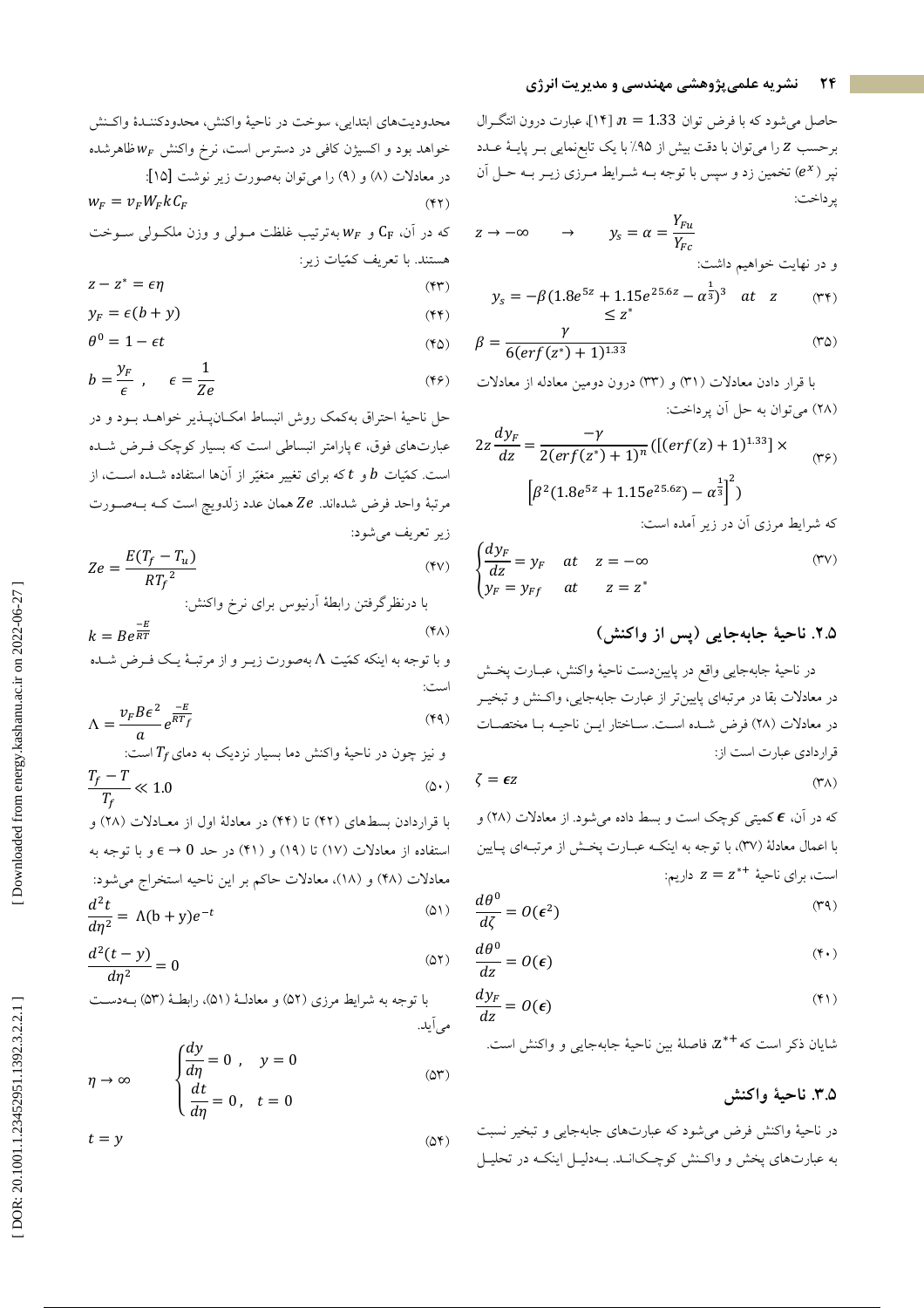در شرایط مرزی بی نهایت منفـی بــا توجــه بــه معادلــهٔ (۳۱) خــواهیم داشت:

$$
\left. \frac{dt}{d\eta} \right|_{\eta \to -\infty} = -\frac{2}{\sqrt{\pi}} \frac{e^{-z^{*2}}}{erf(z^*) + 1} = -M \tag{22}
$$

حال بهسادگی با انتگرالگیــری از معادلـهٔ (۵۰) و اعمــال شــرایط مرزی جواب زیر حاصل خواهد شد:

$$
\frac{M^2}{2} = \Lambda(b+1) \tag{29}
$$

# ۶. تعیین مکان شعله

با قراردادن معادلة (۵۵) در معادلة (۴۸) محل شعله تعيين مي شود:

$$
M = \sqrt{\frac{2(1+b)v_F B \epsilon^2}{a}} e^{\frac{-E}{2RT_f}}
$$
 (ov)

به كمك معادلة (۵۶) مي توان مكان شعله \*2 را محاسبه كرد؛ البتـه اگر مقادیر b، و  $T_f$ معلوم باشند. بـرای محاسـبهٔ ایـن کمّیـات، تحلیـل ساختار ناحیهٔ جابهجایی ضروری است. برای مقبادیر بیهانیدازهٔ کیافی بزرگ  $T_f$ یذیرفتنی است ک $y_{Ff} = 0$  باشــد و ایــن خــود، مســتلزم است. مقدار  $T_f$  می تواند از قراردادن گرادیان  $\mathcal{Y}_F$  و  $\theta^0$  و تعیین  $b=0$ شرايط جهش كه در معادلهٔ (۵۷) آمده است [۱۶]، محاسبه گردد:

$$
\left[\frac{d\theta^0}{dz}\right]_{z^{*+}} + \left[\frac{dy_F}{dz}\right]_{z^{*+}} = \left[\frac{d\theta^0}{dz}\right]_{z^{*-}} + \left[\frac{dy_F}{dz}\right]_{z^{*-}}
$$
 (2A)

با قراردادن معادلة (٣١) وحل (٣٥) درون معادلة (٥٧) وبا  $\epsilon$  استفاده از  $y_{Ff} = y_{Ff} = y_{Ff}$  و فرض اینک گرادیـانهـا در \*\*z از مرتبـهٔ هستند؛ در نتيجه:

$$
\left[\frac{d\theta^0}{dz}\right]_{z^{*+}} \approx 0 \ , \quad \left[\frac{dy_F}{dz}\right]_{z^{*+}} \approx 0 \tag{04}
$$

$$
\left[\frac{d\theta^0}{dz}\right]_{z^{*-}} = M \tag{9-1}
$$

در معادلهٔ (۵۹)، M باید برابر بــا حــل عــددی حاصــل از تبــدیل معادلهٔ (۳۵) به معادلهٔ درجهیک و سپس حل آن باشد. از ایــن معادلــه



باشد، کمّیت A نیز مقداری معین و توصیف شدنی خواهد داشت.

# ۷. بررسی نتایج

در این بررسی فرض شده که ذرات فرّار سوخت در گــاز اکسـیدکننده بهصورت يكنواخت توزيع شده است. بـراي اهــداف نشــاندادهشــده فرض بر این است که گازهای موجود در سوخت که از ذرات سوخت خارج می شوند، متان هستند؛ زیرا در ابتدا فرض شده بود کـه سـرعت واكنش شيميايي در ناحية واكنش توسط غلظت سوخت گازى محدود مـــــیشـــــود. پارامترهـــــای کلــــــی نــــــرخ ســـــیتیک شـــــیمیایی، انتخــــــات  $B = 3.5E6 \, mol^{-1} . \, s^{-1}$  و  $E = 23 \, kcal.\, mole^{-1}$ شدهاند و در معادلهٔ (۵۵)،  $b=0$  فرض شده است. نــرخ پارامترهــای مشخصهٔ سینتیک تبخیر ذرات سوخت: است که برای محاسبهٔ نــرخ  $A = 3.4E - 6~(g)_F / [(cm^2)_s K~s]$ تبخیر در معادلهٔ (۱۴)، انتخاب شده است. در محاسبات صورتگرفتـه  $\lambda_u = 3.5E - 4$  cal.  $cm^{-1}$ .  $s^{-1}$ .  $K^{-1}$  :  $j$  $T_u = \rho_s = 1.0 g.cm^{-3} \rho_u = 1.135E - 3 g.cm^{-3}$ 300 K استفاده شده است و ساير خواص نيـز عبـارتانـد از: . $C = 0.34$  cal.  $g^{-1}$ .  $K^{-1}$   $n_u = 3900$   $m^{-3}$   $r_u = 20 \mu m$ 

 $[10,18]$ 

شکل (۳) کـه از حـل معـادلات (۵۴)، (۵۶) و (۵۷) بـهصـورت همزمان در بازه ۰/۰۱ تا منفی بی نهایت بهدست آمده است، نحوهٔ تأثیر میزان تخلخل ذرات بر مکان تشکیل شعله و دمای شعله را بـا فــرض نبودن اتلافهای حرارتمی نشان می دهد. در شکلهای (۳) و (۴) نمودار برای سه ضـریب تخلخـل متفـاوت ۰/۰ و ۰/۲ و ۰/۴ موجــود است. شایان ذکر است کـه تغییـرات کسـر جرمـی بـیبعـد براسـاس تغییرات مکان بیبعد برای میزان تخلخل گوناگون، در شکل (۴) آمـده است. شکل های (۵) و (۶) بهترتیب، نشاندهندهٔ تغییرات مکان و دمای شعله با تغییرات میزان تخلخل ذرات سوخت هستند.

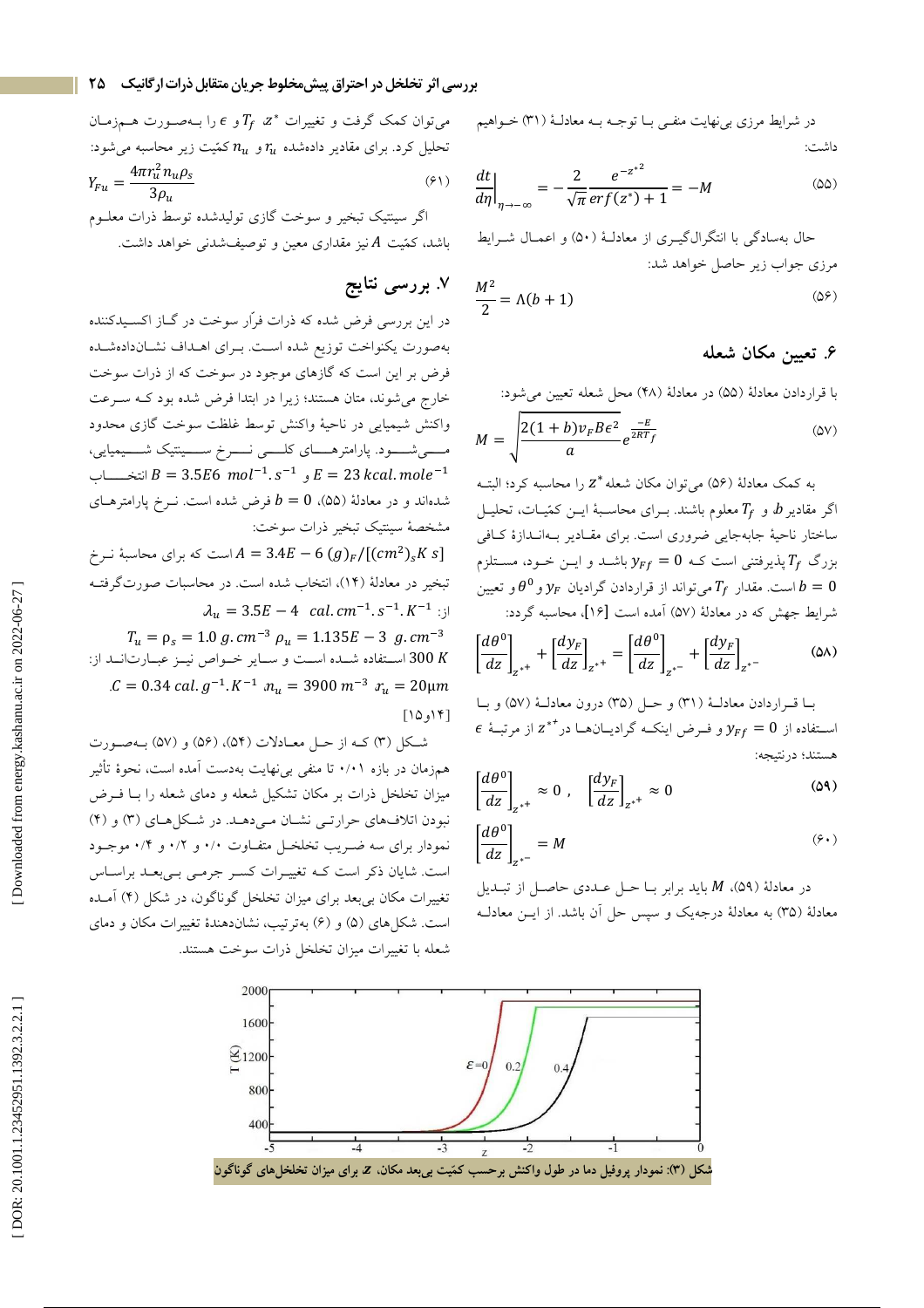







شکل (۶): نمودار میزان دمای شعله برحسب تغییرات میزان تخلخل ذرات  $a = 20 sec^{-1}$  در

با توجه به نمودارهای شکلهای (۵) و (۶) مشاهده میشود که در اثر افزایش میزان تخلخل مکان شعله به مبدا نزدیکتر شده و دمای آن كاهش مى يابد. زيرا با افزايش ميزان تخلخـل ذرات، ميـزان حفـرههـا افزایش می یابد که سبب کاهش میزان مادهٔ اولیـهٔ جامـد بـرای تبـدیل شدن به گاز می شود، در نتیجه کسـر جرمـی گـاز تولیـدی از ذرات و دمای شعله کاهش می یابد.

# ۸. نتیجه گیر ی

در این مقاله، تلاش شده تا اهمیت و تأثیر تخلخل را در احتراق ذرات ارگانیک (ذرات لایکوپدیوم) کـه یکـی از منـابع انـرژی اسـت و در سالهای اخیر بسیار به آن توجه شده است، در حالت جریـان متقابـل بهصورت كـاملاً بــديع بررسـي گــردد. نتــايج بــهدســتأمـده كــاملاً منحصربهفرد است. انطباق صورتگرفته برای حل معادلات در ناحیـهٔ احتراق و استفاده از روش انبسـاط (Expansion Method) در ايــن ناحیهٔ نازک که روش جدیدی برای حـل معـادلات احتراقـبی جریـان متقابل ذرات است، می تواند مبنایی برای توسعهٔ روش۵های تحلیلی در احتراق جريان متقابل باشد. با توجه به كمبود تحقيق دربـارة احتـراق جريان متقابل مخلوط ذرات متخلخـل و هــوا، بــهکمـک مــدلســازی صورتگرفته و بـا اسـتفاده از نتـايج حاصـل مـىتـوان بـه شـناخت دقیقتری در ارتباط با نحوهٔ تأثیرگذاری اثر تخلخل بر دمـای شـعله و کسر جرمی ذرات رسید. این مسئله می تواند در طراحمی مشعلهای ذرات متخلخل مفيد باشد.

این پژوهش نشان میدهد که با افزایش تخلخـل، مقـدار مـادهٔ در دسترس برای تبدیل شدن به گاز، کاهش مییابد و این کـاهش باعـث كاهش سـرعت سـوزش مـىشـود؛ درنتيجـه، مكـان شـعله بـهسـمت سرعتهای پایینتر میل میکند. همچنین با افزایش تخلخل در درون ذره، مقاومت حرارتی که خود، کاهش سرعت سـوزش را در بـردارد، افزایش می،یابد. در حالت کلی، شعله به مبـدأ نزدیـکتــر مــیشــود و كاهش ميزان تخلخل نيز سبب افزايش سرعت سوزش و تغييـر مكــان شعله بهسمت سرعتهای بالاتر میگردد. با افزایش تخلخـل بـهدلیـل افزایش میزان خلل و فرج و مشکل شـدن فراینـد خـروج سـوخت از ذرات، میزان کمتری گاز تولید میشود؛ درنتیجه، میـزان کسـر جرمـی جامد در ناحیهٔ تبخیرییش گرمایش افزایش می یابد. شایان ذکر است که این مدل را میتوان با بررسی میزان تلفـات و یــا بــزرگ درنظرگــرفتن انرژي تبخير سوخت توسعه داد.